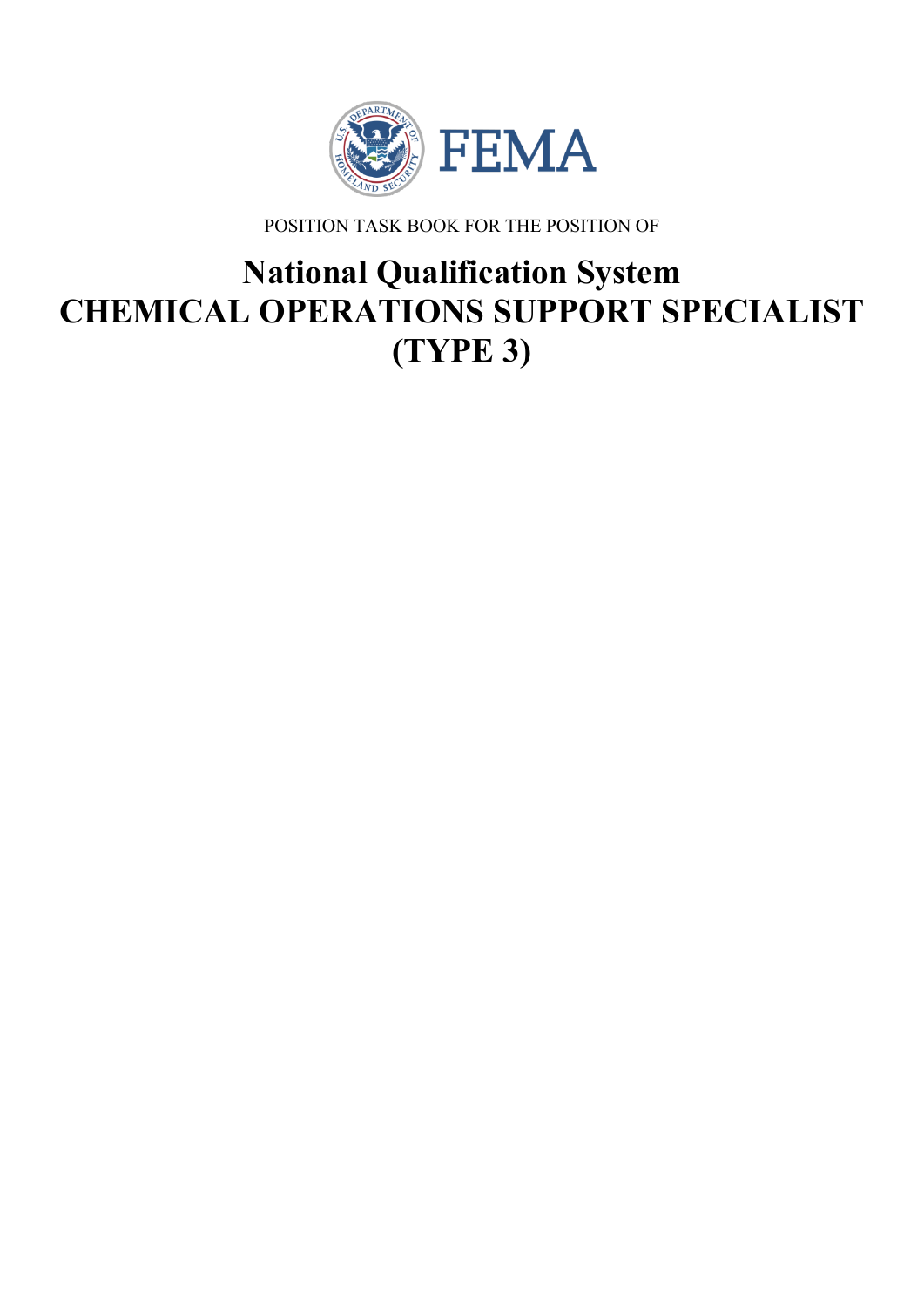# **CHEMICAL OPERATIONS SUPPORT SPECIALIST (TYPE 3)**

## *1. Competency:* **Assume position responsibilities**

*Description:* Successfully assume the role of Chemical Operations Support Specialist (COSS) and initiate position activities at the appropriate time, according to the following behaviors.

## *1a. Behavior:* **Ensure readiness for assignment**

| <b>TASK</b>                                                                                                                                                                                                                                                                                                                                                                                                                   | <b>CODE</b>         | <b>EVALUATION</b><br><b>RECORD#</b> | <b>EVALUATOR</b><br><b>INITIALS AND</b><br><b>DATE</b> |
|-------------------------------------------------------------------------------------------------------------------------------------------------------------------------------------------------------------------------------------------------------------------------------------------------------------------------------------------------------------------------------------------------------------------------------|---------------------|-------------------------------------|--------------------------------------------------------|
| 1. Demonstrate a basic ability to interpret release and exposure<br>data products:<br>• Interpret and brief at least two data products to an audience                                                                                                                                                                                                                                                                         | C, E, F, I,<br>J, T |                                     |                                                        |
| 2. Demonstrate ability to share information with responders and<br>decision makers using the Homeland Security Information<br>Network (HSIN), WebEOC, spreadsheets and other common<br>software:<br>• Demonstrate a working knowledge of HSIN, WebEOC,<br>spreadsheets, and other common software                                                                                                                             | C, E, F, I,<br>J, T |                                     |                                                        |
| 3. Demonstrate application that maps, plume modeling<br>(atmospheric, stream, subsurface), briefing products, and<br>technical reports can come from several sources:<br>• Explain functions of software or data product providers,<br>types of information, and product provided                                                                                                                                             | C, E, F, I,<br>J, T |                                     |                                                        |
| 4. Explain the differences between providing technical<br>guidance versus making recommendations:<br>• Describe how recommendations consist of specific options<br>derived from technical guidance                                                                                                                                                                                                                            | C, E, F, I,<br>J, T |                                     |                                                        |
| 5. Explain the value to responders and decision makers of the<br>standard Interagency Modeling and Atmospheric Assessment<br>Center (IMAAC) products:<br>• Describe standard products delivered from IMAAC for<br>various incidents<br>• Identify standard assumptions, layout, features,<br>information, and legends for the data products<br>• Recognize common questions that the IMAAC products<br>are intended to answer | C, E, F, I,<br>J, T |                                     |                                                        |
| 6. Identify the AHJ that is responsible for chemical emergency<br>response in the area to which you are deployed:<br>• Coordinate with the AHJ responsible for public and<br>worker protection during chemical incidents                                                                                                                                                                                                      | C, E, F, I,<br>J, T |                                     |                                                        |

#### *1b. Behavior:* **Successfully assume the role of COSS and initiate position activities**

| <b>TASK</b>                                                                                                                                                                                                       | <b>CODE</b>         | <b>EVALUATION</b><br><b>RECORD#</b> | <b>EVALUATOR</b><br><b>INITIALS AND</b><br><b>DATE</b> |
|-------------------------------------------------------------------------------------------------------------------------------------------------------------------------------------------------------------------|---------------------|-------------------------------------|--------------------------------------------------------|
| 7. Report to your assigned site and supervisor and obtain<br>briefing on role to begin position activities as COSS:<br>• Provide sign-in sheets documenting your attendance at<br>previous incidents or exercises | C, E, F, I,<br>J, T |                                     |                                                        |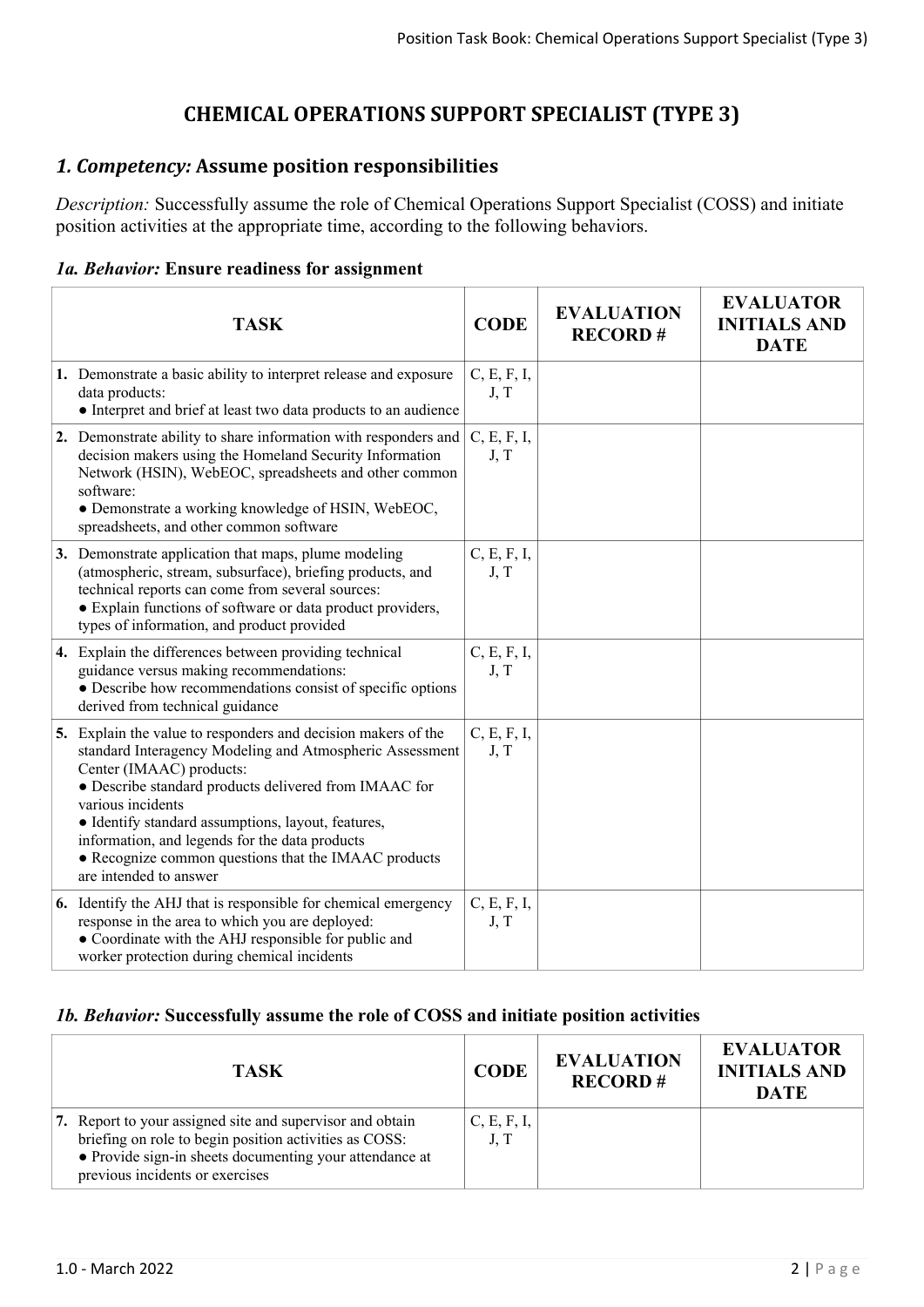# *2. Competency:* **Communicate effectively**

*Description:* Use suitable communication techniques to share relevant information with appropriate personnel on a timely basis to accomplish objectives in a potentially rapidly changing environment.

## *2a. Behavior:* **Ensure the exchange of relevant information during briefings and debriefings**

| TASK.                                                                                                                                                                                                                                                                                                                                                                                                                                                    | <b>CODE</b>         | <b>EVALUATION</b><br><b>RECORD#</b> | <b>EVALUATOR</b><br><b>INITIALS AND</b><br><b>DATE</b> |
|----------------------------------------------------------------------------------------------------------------------------------------------------------------------------------------------------------------------------------------------------------------------------------------------------------------------------------------------------------------------------------------------------------------------------------------------------------|---------------------|-------------------------------------|--------------------------------------------------------|
| 8. Demonstrate the ability to identify opportunities for COSS<br>engagement and how to relay the information to important<br>responders, incident managers, agencies, and stakeholders:<br>• Demonstrate ability to communicate effectively with<br>workers in the field as well as with senior leadership<br>• Identify the right meetings/mechanisms to relay important<br>information to responders, incident managers, agencies, and<br>stakeholders | C, E, F, I,<br>J, T |                                     |                                                        |

#### *2b. Behavior:* **Communicate incident priorities and operations**

| <b>TASK</b>                                                                                                                                                                                                                                                                                                                                                        | <b>CODE</b>         | <b>EVALUATION</b><br><b>RECORD#</b> | <b>EVALUATOR</b><br><b>INITIALS AND</b><br><b>DATE</b> |
|--------------------------------------------------------------------------------------------------------------------------------------------------------------------------------------------------------------------------------------------------------------------------------------------------------------------------------------------------------------------|---------------------|-------------------------------------|--------------------------------------------------------|
| <b>9.</b> Evaluate the chemical characteristics of the scenario and<br>relate the risks to the responders, environment, and the<br>public:<br>• Provide content for Public Information Officer (PIO)<br>messaging<br>• Provide chemical perspectives for development of the<br>Incident Action Plan (IAP)<br>• Provide chemical perspectives for incident briefing | C, E, F, I,<br>J, T |                                     |                                                        |

#### *2c. Behavior:* **Effectively gather, produce, apply, distribute, and communicate information**

| <b>TASK</b>                                                                                                                                                                                                                                                                           | <b>CODE</b>         | <b>EVALUATION</b><br><b>RECORD#</b> | <b>EVALUATOR</b><br><b>INITIALS AND</b><br><b>DATE</b> |
|---------------------------------------------------------------------------------------------------------------------------------------------------------------------------------------------------------------------------------------------------------------------------------------|---------------------|-------------------------------------|--------------------------------------------------------|
| 10. Demonstrate ability to convey technical information to a<br>non-technical audience:<br>• Given a topic related to the consequences of a chemical<br>incident, describe it in terms understandable by a sixth-<br>grader                                                           | C, E, F, I,<br>J, T |                                     |                                                        |
| 11. Demonstrate effective public interaction skills:<br>• Effective and concise language<br>• Good eye contact<br>• Proper body language<br>• Self-awareness to recognize effectiveness of message<br>delivery<br>• Situational awareness and ability to adapt message to<br>audience | C, E, F, I,<br>J, T |                                     |                                                        |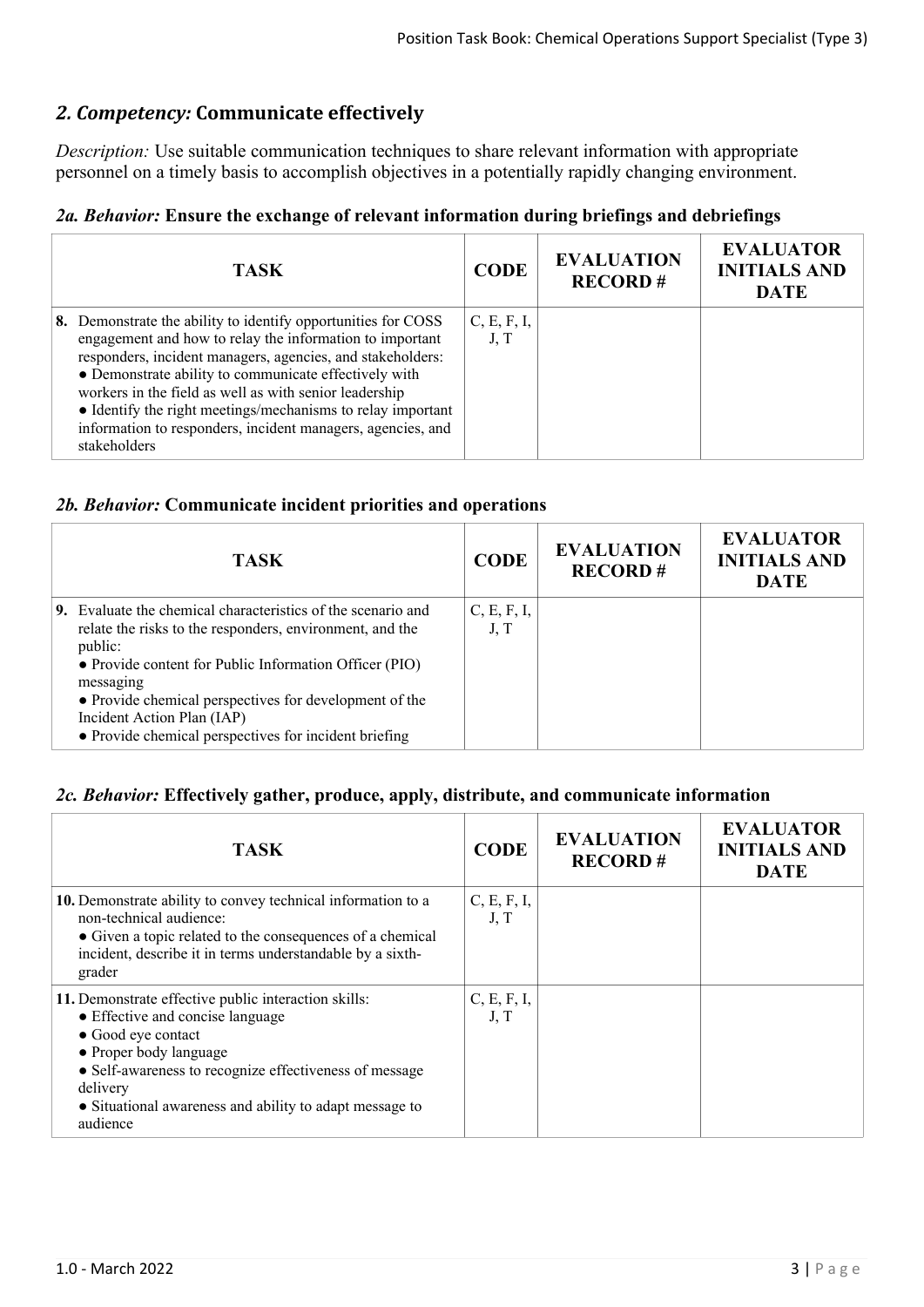| 12. Provide just-in-time training for responders operating in a<br>chemical environment:<br>• Deliver training to a group of responders preparing to<br>deploy for a chemical incident<br>• Prepare training for responders to include risk<br>communication and perspectives to put the chemical risk in | C, E, F, I,<br>J, T |  |
|-----------------------------------------------------------------------------------------------------------------------------------------------------------------------------------------------------------------------------------------------------------------------------------------------------------|---------------------|--|
| perspective with overall hazards                                                                                                                                                                                                                                                                          |                     |  |

#### *2d. Behavior:* **Oversee production and distribution of information per established guidelines and ensure recipient understands information**

| <b>TASK</b>                                                                                                                                                                                                                                                                                                                                                                                                                                                                                                                                                                                                                                                                                                                                                                                                                        | <b>CODE</b>         | <b>EVALUATION</b><br><b>RECORD#</b> | <b>EVALUATOR</b><br><b>INITIALS AND</b><br><b>DATE</b> |
|------------------------------------------------------------------------------------------------------------------------------------------------------------------------------------------------------------------------------------------------------------------------------------------------------------------------------------------------------------------------------------------------------------------------------------------------------------------------------------------------------------------------------------------------------------------------------------------------------------------------------------------------------------------------------------------------------------------------------------------------------------------------------------------------------------------------------------|---------------------|-------------------------------------|--------------------------------------------------------|
| 13. Demonstrate ability to effectively relate risk to public:<br>• Demonstrate ability to convey technical information in a<br>non-technical and concise manner appropriate for the public<br>• Demonstrate ability to coordinate with appropriate<br>representatives (e.g., PIO, chemical management, Incident<br>Commander) in a jurisdiction to draft and distribute<br>messages<br>• Identify resources available to assist in developing<br>chemical risk or incident messaging                                                                                                                                                                                                                                                                                                                                               | C, E, F, I,<br>J, T |                                     |                                                        |
| 14. Demonstrate application of the DOT ERG, NIOSH Pocket<br>Guide, WISER, EPA AEGLs, CAMEO, ChemResponder<br>and other chemical emergency response and recovery<br>guidance in context of varying levels of risk to workers and<br>the public based on incident type:<br>• Recognize important considerations for recommendations,<br>including inputs, assumptions, and limitations<br>• Recognize where protective actions may not correspond to<br>the recommended guidance                                                                                                                                                                                                                                                                                                                                                     | C, E, F, I,<br>J, T |                                     |                                                        |
| 15. Given a unique response or recovery concept, define a<br>custom data product supporting the delivery of information<br>about that concept:<br>• Demonstrate ability to advise on how to order a more<br>specific or detailed data product to address incident<br>questions or priorities<br>• Demonstrate ability to recognize when a specialty is<br>required to brief on a custom data product<br>• Describe the information that this specialized product is<br>communicating in a meaningful way that is useful to the<br>responders/decision makers<br>• Identify types of information that can be added to a data<br>product or map (agricultural, special populations, local<br>datasets, etc.)<br>• Respond to difficult questions or requests that would result<br>in non-standard interpretation and use of products | C, E, F, I,<br>J, T |                                     |                                                        |
| 16. Identify how to request map and data products and how to<br>receive and distribute them:<br>• Describe working knowledge of how to record and relay a<br>request for and receipt of a standard or custom IMAAC<br>product                                                                                                                                                                                                                                                                                                                                                                                                                                                                                                                                                                                                      | C, E, F, I,<br>J, T |                                     |                                                        |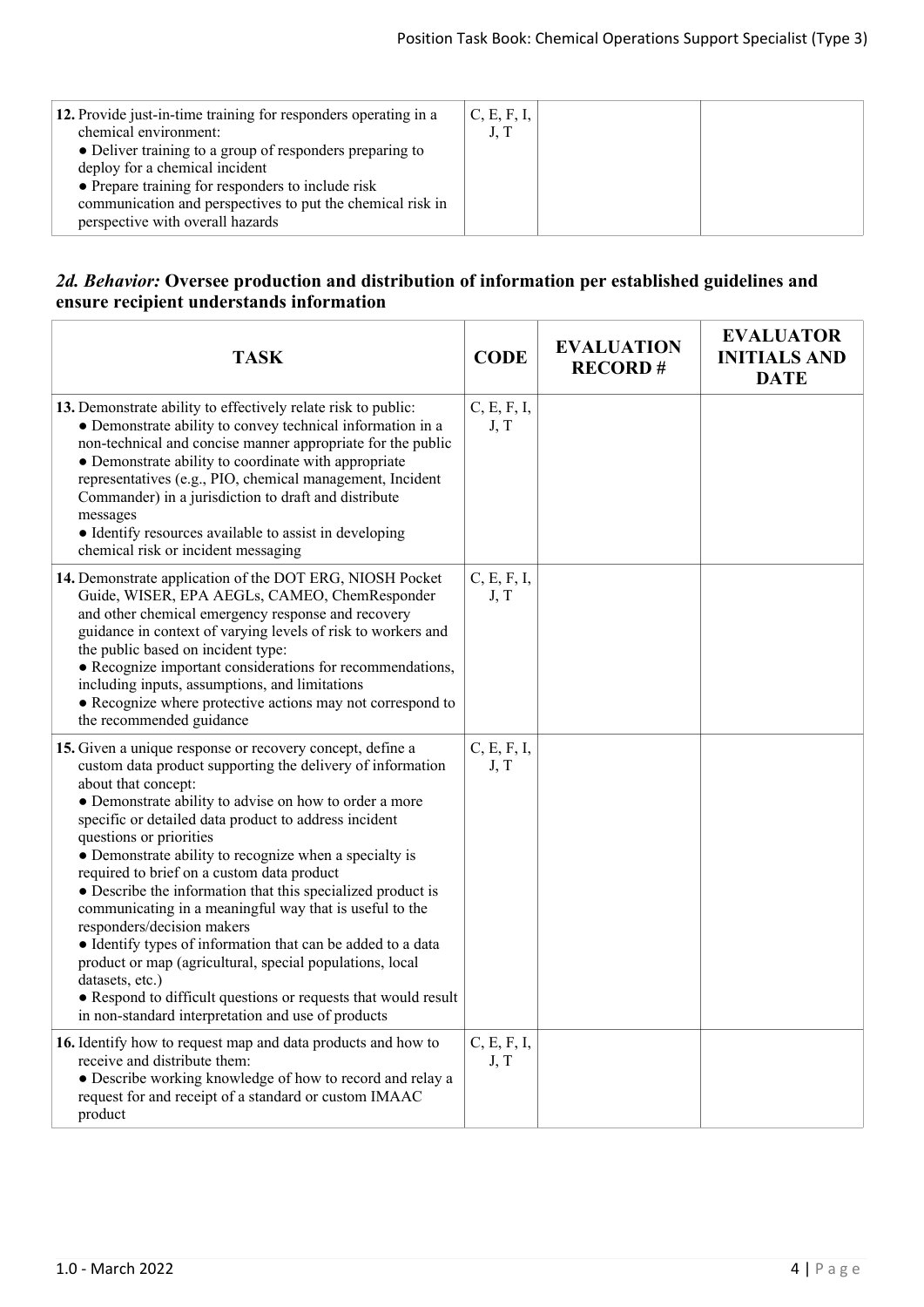# *3. Competency:* **Conduct operations and ensure completion of assigned tasks**

*Description:* Identify, analyze, and apply relevant situational information and evaluate actions to complete assignments safely and meet identified objectives. Complete actions within established timeframe.

## *3a. Behavior:* **Demonstrate core position skills**

| <b>TASK</b>                                                                                                                                                                                                                                                                                                                                                                                                                                                                                                                                                                                                                                                                   | <b>CODE</b>         | <b>EVALUATION</b><br><b>RECORD#</b> | <b>EVALUATOR</b><br><b>INITIALS AND</b><br><b>DATE</b> |
|-------------------------------------------------------------------------------------------------------------------------------------------------------------------------------------------------------------------------------------------------------------------------------------------------------------------------------------------------------------------------------------------------------------------------------------------------------------------------------------------------------------------------------------------------------------------------------------------------------------------------------------------------------------------------------|---------------------|-------------------------------------|--------------------------------------------------------|
| 17. Demonstrate ability to research and explain capabilities of<br>the major federal and SLTT assets as they relate to<br>transportation-related, fixed facility, and terrorist/WMD<br>chemical incidents:<br>• Describe the main resources for chemical incidents<br>available in federal and SLTT jurisdictions<br>• Describe the main chemical subject-matter expert (SME)<br>assets available from the federal and SLTT government for<br>chemical incidents<br>• Identify references where the various assets and resources<br>are described                                                                                                                             | C, E, F, I,<br>J, T |                                     |                                                        |
| 18. Demonstrate application of guidance and reference<br>documents important for transportation related, fixed facility,<br>and terrorist/WMD chemical incident:<br>• Describe the guidance documents related to response to a<br>transportation accident<br>• Describe the guidance documents related to response to a<br>fixed facility contamination incident<br>• Describe the guidance documents related to response to a<br>terrorist/WMD incident                                                                                                                                                                                                                      | C, E, F, I,<br>J, T |                                     |                                                        |
| 19. Describe how the environmental monitoring requirements<br>for a transportation related, fixed facility, and terrorist/WMD<br>chemical incident for chronic exposures in the environment<br>are similar in their characteristics and methodologies:<br>• Identify the environmental consequences of transportation<br>related chemical incident<br>• Identify the environmental consequences of fixed facility<br>contamination incident<br>• Identify the environmental consequences of terrorist/WMD<br>related chemical incident                                                                                                                                        | C, E, F, I,<br>J, T |                                     |                                                        |
| 20. Describe the appropriate chemical instrumentation and<br>environmental measurement data collection technique for a<br>terrorist/WMD incident:<br>• Identify modifications of routine environmental sampling<br>and analysis procedures that may be necessary following a<br>terrorist/WMD incident<br>• Identify quality assurance controls for sampling and<br>laboratory analysis for samples obtained after terrorist/WMD<br>incident<br>• Identify the analytical instrumentation for environmental<br>samples obtained following a terrorist/WMD incident<br>• Identify the media samples appropriate to assessing<br>exposure pathways for a terrorist/WMD incident | C, E, F, I,<br>J, T |                                     |                                                        |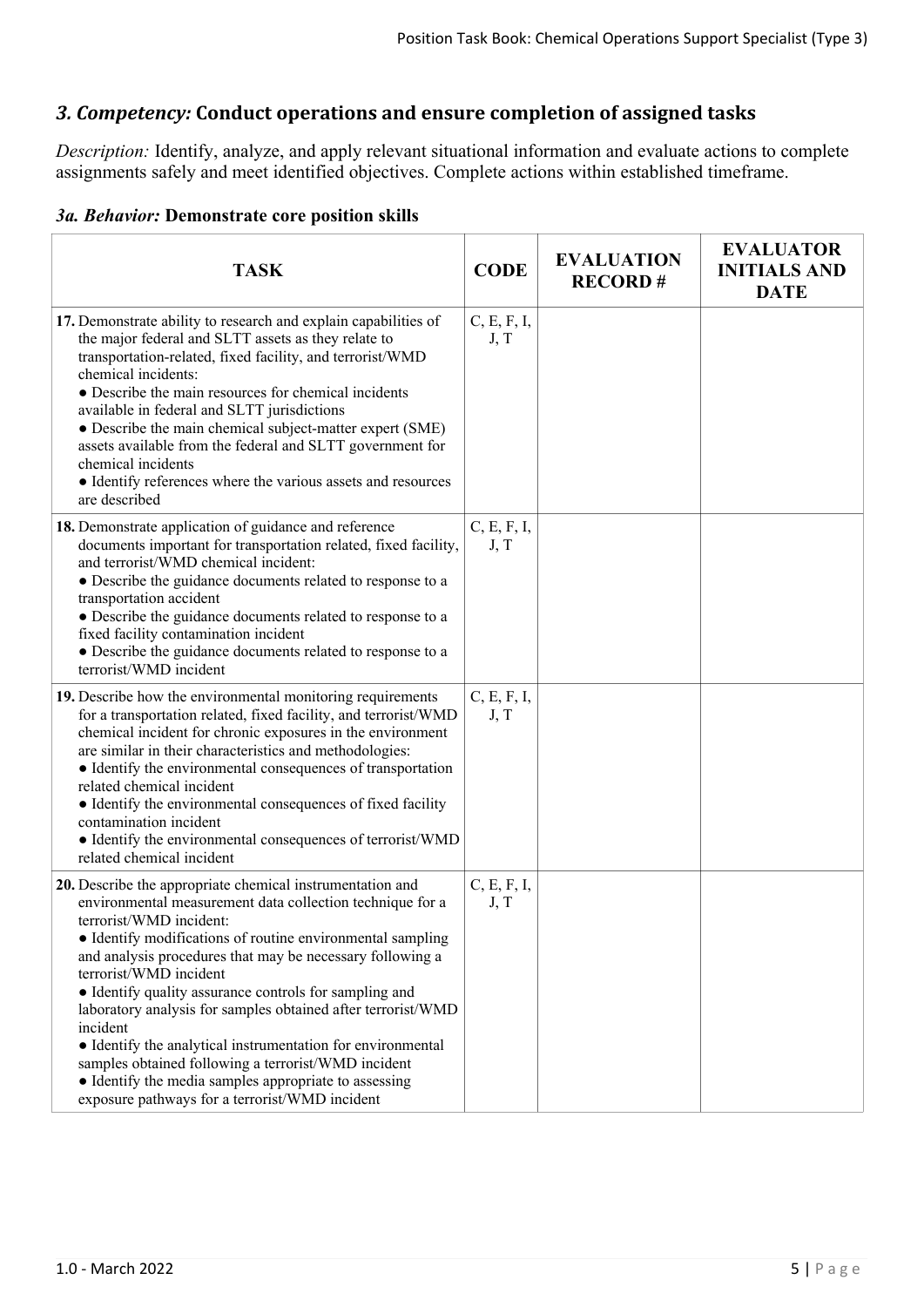| 21. Describe the appropriate chemical instrumentation and<br>environmental measurement data collection technique for<br>fixed facility contamination incident:<br>• Identify modifications of routine environmental sampling<br>and analysis procedures that may be necessary following a<br>fixed facility contamination incident<br>• Identify quality assurance controls for sampling and<br>laboratory analysis for samples obtained after a fixed facility<br>contamination incident<br>• Identify the analytical instrumentation for environmental<br>samples obtained following a fixed facility contamination<br>incident<br>• Identify the media samples appropriate to assessing<br>exposure pathways for a fixed facility contamination incident           | C, E, F, I,<br>J, T |  |
|-----------------------------------------------------------------------------------------------------------------------------------------------------------------------------------------------------------------------------------------------------------------------------------------------------------------------------------------------------------------------------------------------------------------------------------------------------------------------------------------------------------------------------------------------------------------------------------------------------------------------------------------------------------------------------------------------------------------------------------------------------------------------|---------------------|--|
| 22. Describe the appropriate chemical instrumentation and<br>environmental measurement data collection technique for<br>transportation related chemical incident:<br>• Identify modifications of routine environmental sampling<br>and analysis procedures that may be necessary following<br>transportation related chemical incident<br>• Identify quality assurance controls for sampling and<br>laboratory analysis for samples obtained after transportation<br>related chemical incident<br>• Identify the analytical instrumentation for environmental<br>samples obtained following transportation related chemical<br>incident<br>• Identify the media samples appropriate to assessing<br>exposure pathways for transportation related chemical<br>incident | C, E, F, I,<br>J, T |  |
| 23. Differentiate the chemical risks of transportation related,<br>fixed facility, and terrorist/WMD chemical incident:<br>• Identify objectives of response related to the specific<br>release and pathways to human exposure for transportation<br>related, fixed facility, and terrorist/WMD chemical incident<br>• Describe the variations in incident scale between<br>transportation related, fixed facility, and terrorist/WMD<br>chemical incident<br>• Identify the most critical chemical effects likely from<br>transportation related, fixed facility, and terrorist/WMD<br>chemical incident                                                                                                                                                             | C, E, F, I,<br>J, T |  |
| 24. Identify the exposure calculations appropriate to<br>transportation related, fixed facility, and terrorist/WMD<br>chemical incident:<br>• Describe quality assurance methods to best correlate<br>exposure measurements to the success of incident objectives<br>• Describe response objectives-oriented recommendations<br>relative to the exposure calculations needed for<br>transportation related, fixed facility, and terrorist/WMD<br>chemical incident<br>• Describe the exposure calculations from all pathways and<br>their consequences for transportation related, fixed facility,<br>and terrorist/WMD chemical incident                                                                                                                             | C, E, F, I,<br>J, T |  |
| 25. Recognize the appropriate IMAAC data products for<br>transportation related, fixed facility, and terrorist/WMD<br>chemical incident:<br>• Describe the unique characteristics of each of the data<br>products available for transportation related, fixed facility,<br>and terrorist/WMD chemical incident<br>• Obtain the different data products from for transportation<br>related, fixed facility, and terrorist/WMD chemical incident                                                                                                                                                                                                                                                                                                                        | C, E, F, I,<br>J, T |  |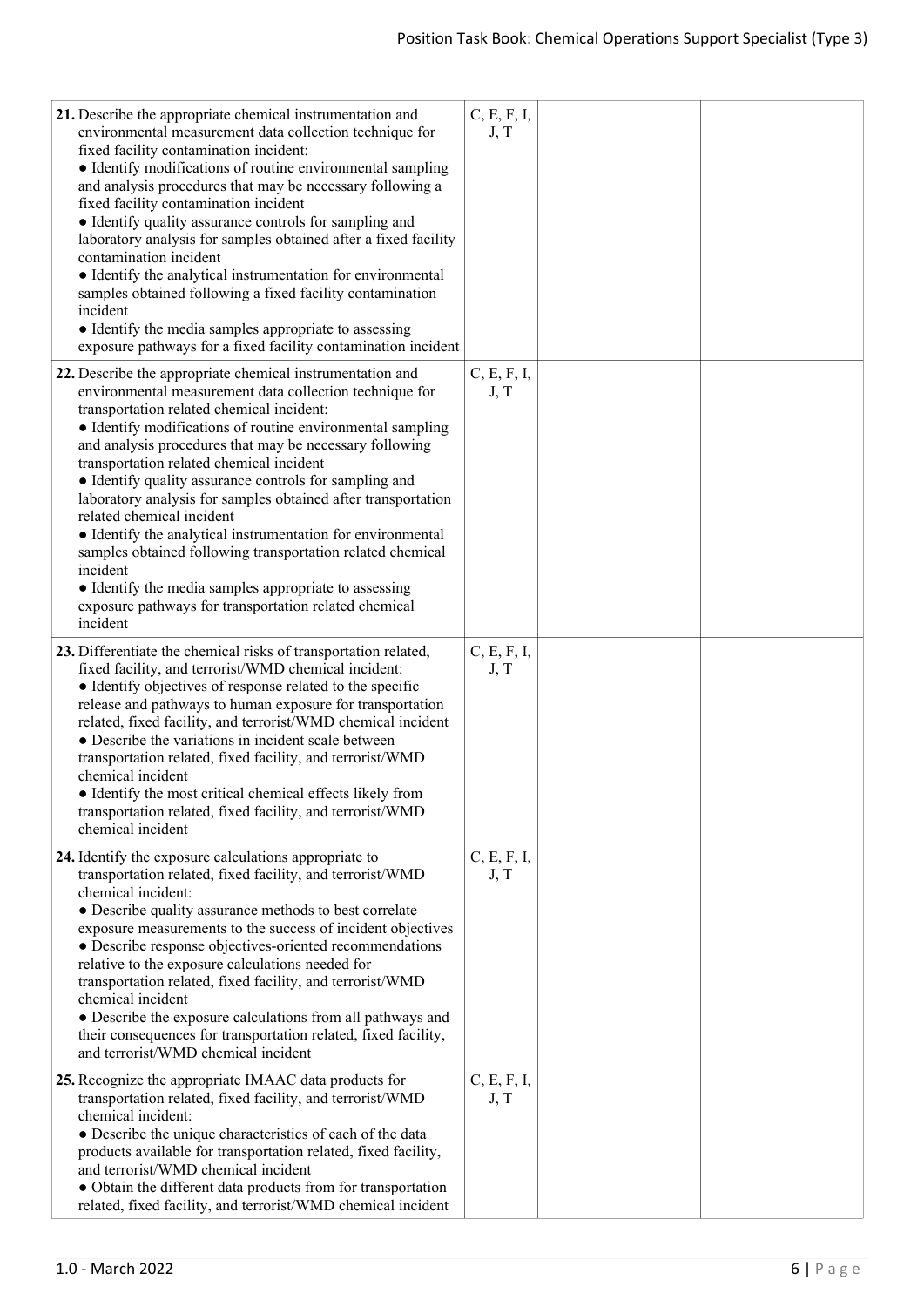| 26. Recognize the varying levels of chemical control in the<br>COSS toolkit useful in response to transportation related,<br>fixed facility, and terrorist/WMD chemical incident:<br>• Describe other chemical and nuclear emergency response<br>resources in the COSS toolkit useful in response to<br>transportation related, fixed facility, and terrorist/WMD<br>chemical incident<br>• Describe the considerations and criteria related Shelter and<br>Evacuation in the COSS toolkit useful in response to<br>transportation related, fixed facility, and terrorist/WMD<br>chemical incident<br>• Describe the considerations and criteria related to<br>Population Monitoring in the COSS toolkit useful in<br>response to transportation related, fixed facility, and<br>terrorist/WMD chemical incident<br>• Describe the controls related to Perimeters and Zones in<br>the COSS toolkit useful in response to transportation related,<br>fixed facility, and terrorist/WMD chemical incident<br>• Describe the controls related to Worker Safety in the<br>COSS toolkit useful in response to transportation related,<br>fixed facility, and terrorist/WMD chemical incident | C, E, F, I,<br>J, T |  |
|-----------------------------------------------------------------------------------------------------------------------------------------------------------------------------------------------------------------------------------------------------------------------------------------------------------------------------------------------------------------------------------------------------------------------------------------------------------------------------------------------------------------------------------------------------------------------------------------------------------------------------------------------------------------------------------------------------------------------------------------------------------------------------------------------------------------------------------------------------------------------------------------------------------------------------------------------------------------------------------------------------------------------------------------------------------------------------------------------------------------------------------------------------------------------------------------|---------------------|--|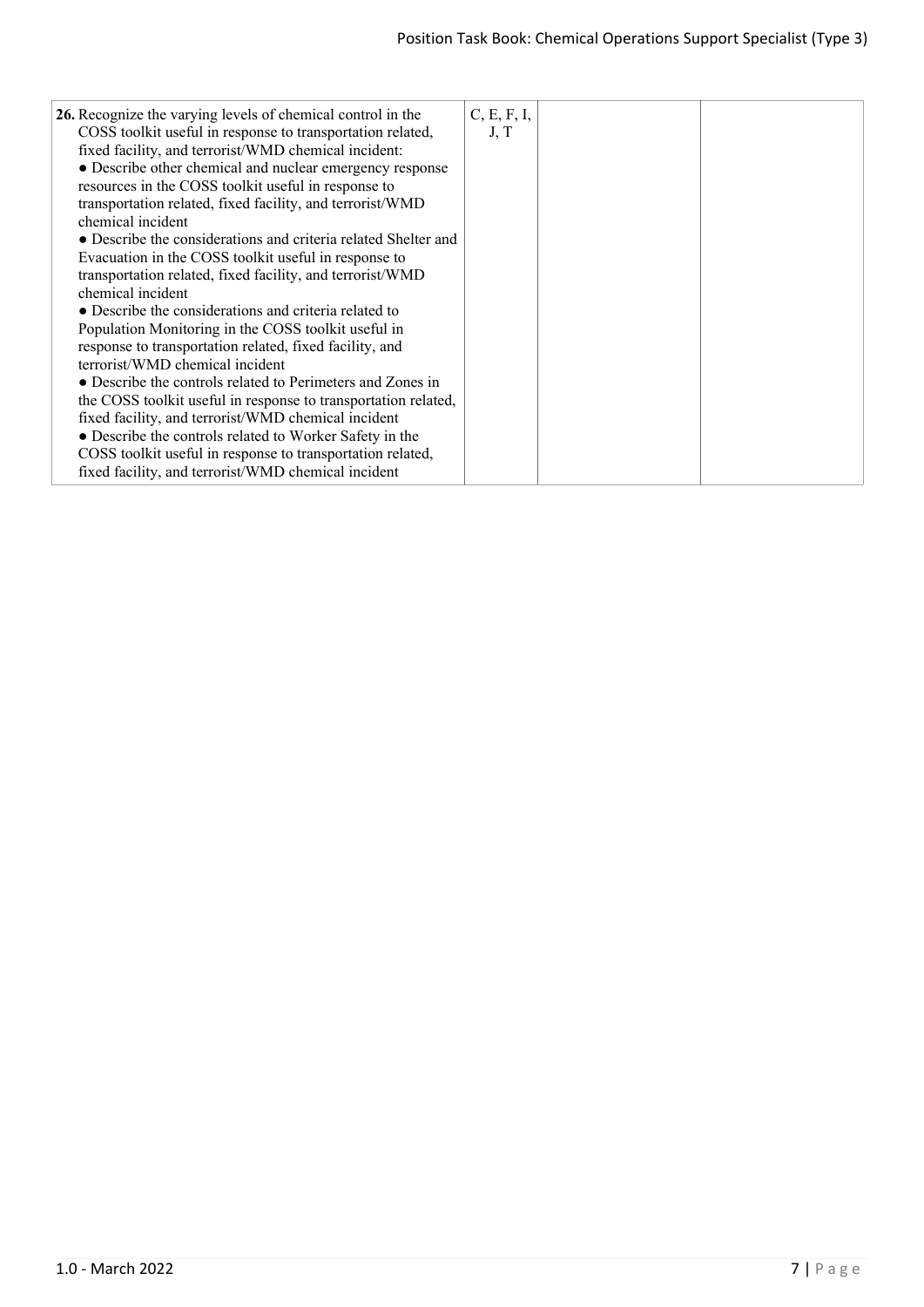# *4. Competency:* **Ensure completion of assigned actions**

*Description:* Identify, analyze, and apply relevant situational information and evaluate actions to complete assignments safely and meet identified objectives. Complete actions within established time frame.

## *4a. Behavior:* **Execute assigned tasks, assess progress, and make necessary adjustments**

| TASK                                                                                                                                                                                                                                                                                                                                                        | <b>CODE</b>         | <b>EVALUATION</b><br><b>RECORD#</b> | <b>EVALUATOR</b><br><b>INITIALS AND</b><br><b>DATE</b> |
|-------------------------------------------------------------------------------------------------------------------------------------------------------------------------------------------------------------------------------------------------------------------------------------------------------------------------------------------------------------|---------------------|-------------------------------------|--------------------------------------------------------|
| 27. Explain the purpose and functions of EPA CAMEO Suite:<br>• Describe the features of EPA CAMEO Suite that would<br>benefit response to a wide-area contaminating incident<br>• Explain how the EPA CAMEO Suite information would<br>be shared                                                                                                            | C, E, F, I,<br>J, T |                                     |                                                        |
| 28. Explain the purpose and functions of the Assessment of<br>Chemical Exposures Program (ACE):<br>• Describe incidents and scenarios where ACE models are<br>most useful<br>• Explain basic functions of ACE and output information<br>provided from system                                                                                                | C, E, F, I,<br>J, T |                                     |                                                        |
| 29. Provide interpretation and guidance for confounding<br>instrument readings/results:<br>• Demonstrate ability to apply data quality objectives to<br>ensure reliable data<br>• Demonstrate ability to identify possible reasons for<br>conflicting data in an incident<br>• Demonstrate ability to recognize when data requires<br>additional validation | C, E, F, I,<br>J, T |                                     |                                                        |

## *4b. Behavior:* **Gather, analyze, and validate information and make recommendations for setting priorities**

| <b>TASK</b>                                                                                                                                                                                                                                                                                                                                                | <b>CODE</b>         | <b>EVALUATION</b><br><b>RECORD#</b> | <b>EVALUATOR</b><br><b>INITIALS AND</b><br><b>DATE</b> |
|------------------------------------------------------------------------------------------------------------------------------------------------------------------------------------------------------------------------------------------------------------------------------------------------------------------------------------------------------------|---------------------|-------------------------------------|--------------------------------------------------------|
| 30. Demonstrate ability to help the incident commander adjust<br>responder exposure guidelines for rescue operations<br>involving large exposures and vulnerable populations:<br>• Clearly and concisely communicate implications of setting<br>worker exposure for lifesaving missions too low<br>• Identify appropriate alarm set points/exposure alerts | C, E, F, I,<br>J, T |                                     |                                                        |
| 31. Demonstrate application of decision-making process for<br>incident response:<br>• Describe positions and agencies typically involved in<br>decision-making for chemical incidents<br>• Explain how non-technical factors (geographical, social,<br>etc.) can inform protective action decisions                                                        | C, E, F, I,<br>J, T |                                     |                                                        |